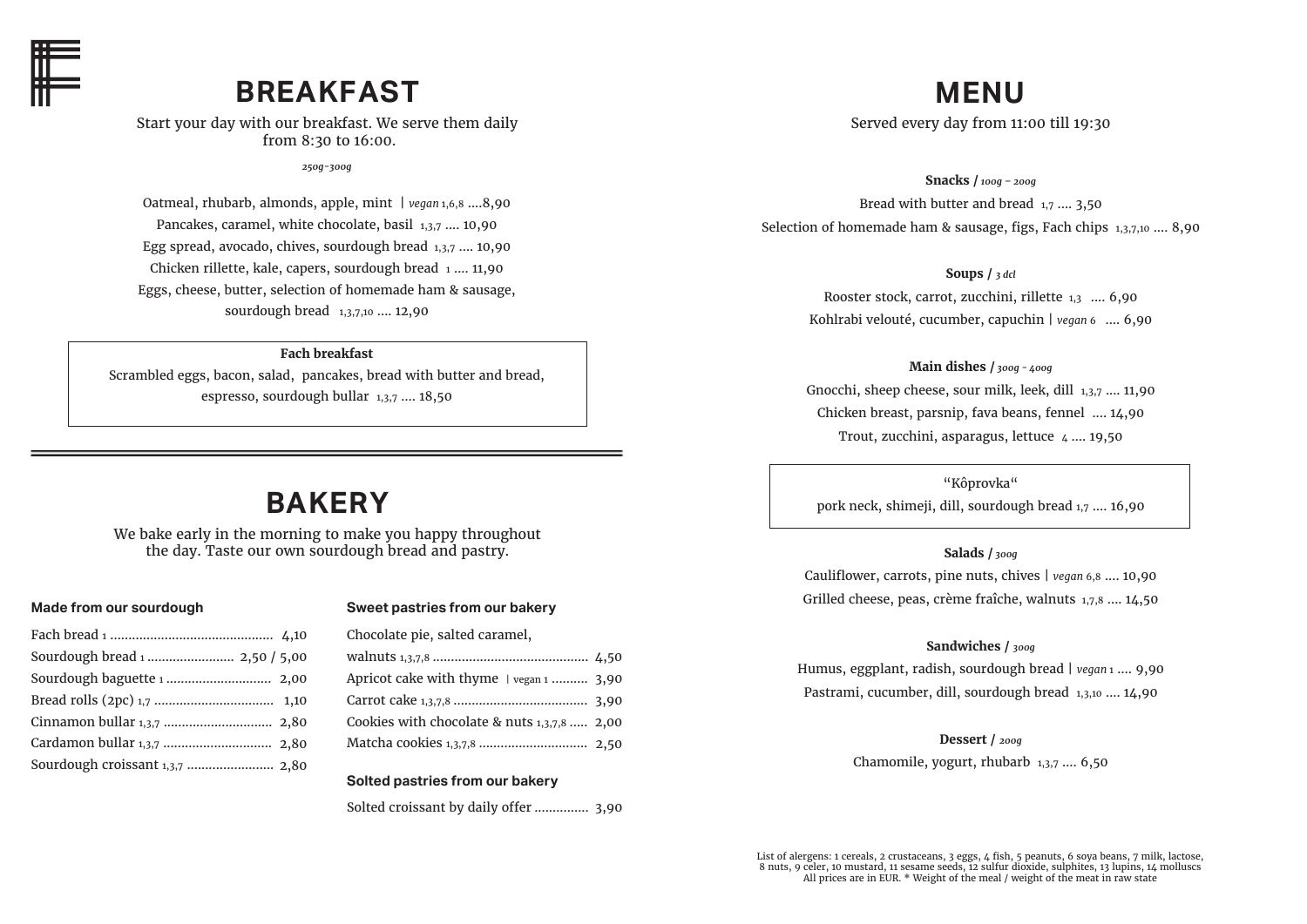### **Coffee Drinks**

| with vanilla or walnut sirup $+0.30$ |  |
|--------------------------------------|--|

*All milk coffee drinks are also available in cold version.* 

### **Coffee special** Coffee kombucha (200ml) ........................ 5,90 *Probiotic fermented lemonade from coffee*  Espresso tonic (300ml) .............................. 4,90 *Espresso, homemade tonic, citrus peel*  Cold brew (300ml) .................................... 3,50 *12 hour filtred coffee*

Coffee Lime Limo (300ml) ........................ 4,90 *cold brew, citrus, soda*

### **Other soft drinks**

| Fentimans Curiosity Cola (275ml)  3,50    |  |
|-------------------------------------------|--|
| Fentimans Mandarin & Orange (275ml)  3,50 |  |
| Homemade tonic water (250ml)  3,90        |  |
|                                           |  |

| with vanilla or walnut sirup $+0.30$  |
|---------------------------------------|
| Japanese matcha (250ml)  3,90         |
|                                       |
|                                       |
| milk, vanilla syrup                   |
| 80% Dominican Republic, 20% Nicaraqua |
|                                       |
| 80% Dominican Republic, 20% Nicaraqua |
| Homemade almond milk available upon   |

*request (extra charge .... 0,30)*

**Lemonades 0,5 l 1l** Sea buckthorn .............................. 4,90 | 8,90 Apple, rhubarb ............................ 4,90 | 8,90 **Tea 0,5 l** Fresh mint tea (6g) .................................. 4,20 Ginger tea (8g) ......................................... 4,20 Loose tea upon daily offer .................... 4,20 **Ice tea 0,5 l 1l** Roibos, grepfruit ......................... 4,90 | 8,90 **Tibi fermented lemonade 0,25 l** Pineapple, basil ...................................... 5,90

Raspberry, rosemary .............................. 5,90

# **FACH SUMMER**

With the new season comes time for new drinks. This is how summer tastes.

### **ALKØ**

### **Elderflower**

Gin infused by elderflower, elderflower syrup, vermuth, aquavit, citrus oil (150ml)

7,00

#### **Rhubarb**

Tequila silver, rhubarbb syrup, strawberry shrub (200ml)

7,00

### **Apricot**

Gin infused by yogurt, milk syrup, apricot, soda (250ml)

7,00

#### **Spruce branches**

Prosecco, citrus liqueur, spruce branches syrup, lime, soda (250ml)7,00